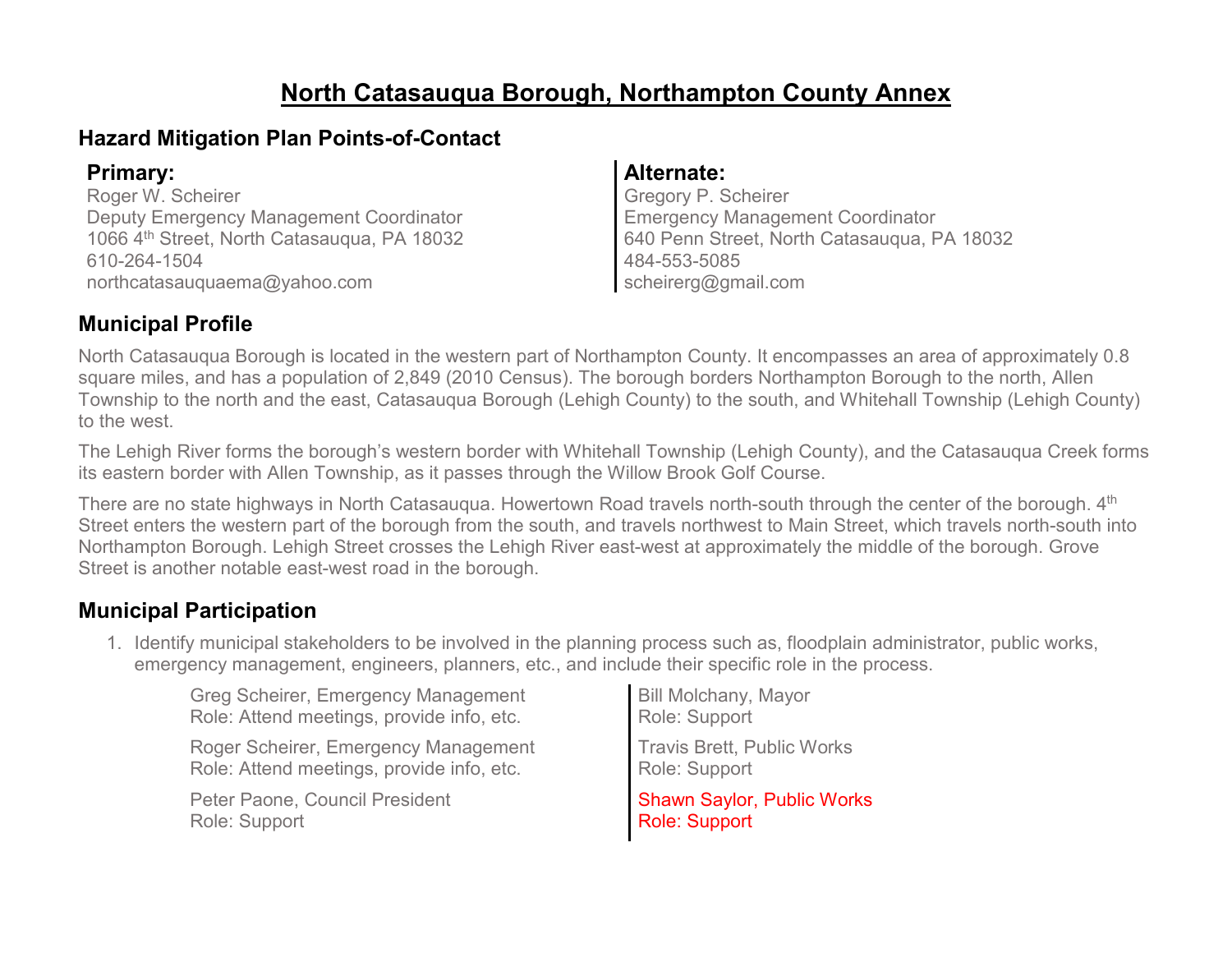### **Municipal Participation –** *continued*

2. Identify community stakeholders such as; neighborhood groups, religious groups, major employers / businesses, etc., that will be informed and / or involved in the planning process and describe how they will be involved.

None at this time.

3. Describe how the public **will be engaged** in the current planning process examples, newsletters, social media, etc., **and how they were engaged** since the 2013 Hazard Mitigation Plan.

Social media Borough newsletter

### **Compliance with the National Flood Insurance Program (NFIP)**

| <b>Topic</b>                                                                                                                                      | Identify source of information, if<br>different from the one listed.  | <b>Additional Comments</b>                                                                                                                                                                                                       |
|---------------------------------------------------------------------------------------------------------------------------------------------------|-----------------------------------------------------------------------|----------------------------------------------------------------------------------------------------------------------------------------------------------------------------------------------------------------------------------|
| <b>1. Staff Resources</b>                                                                                                                         |                                                                       |                                                                                                                                                                                                                                  |
| Is the Community Floodplain Administrator (FPA) or NFIP Coordinator certified?                                                                    | <b>Community FPA</b>                                                  | <b>No</b>                                                                                                                                                                                                                        |
| Is floodplain management an auxiliary function?                                                                                                   | <b>Community FPA</b>                                                  | Yes                                                                                                                                                                                                                              |
| Provide an explanation of NFIP administration services (e.g., permit review, GGIS,<br>education or outreach, inspections, engineering capability) | <b>Community FPA</b>                                                  | Floodplain management is enforced<br>through the permitting process with<br>the Zoning Ordinance: Article 3,<br>Section 303, 5.2 Floodplain<br>Conservation Area. The Floodplain<br>Conservation Area is an overlay<br>district. |
| What are the barriers to running an effective NFIP program in the community, if any?                                                              | <b>Community FPA</b>                                                  | Funding                                                                                                                                                                                                                          |
| 2. Compliance History                                                                                                                             |                                                                       |                                                                                                                                                                                                                                  |
| Is the community in good standing with the NFIP?                                                                                                  | State NFIP Coordinator, FEMA NFIP<br>Specialist, or community records | Community does not participate in<br>the NFIP.                                                                                                                                                                                   |
| Are there any outstanding compliance issues (i.e., current violations)?                                                                           |                                                                       | <b>No</b>                                                                                                                                                                                                                        |
| When was the most recent Community Assistance Visits (CAV) or Community<br><b>Assistance Contact (CAC)?</b>                                       |                                                                       | Not unknown.                                                                                                                                                                                                                     |
| Is a CAV or CAC scheduled or needed?                                                                                                              |                                                                       | No                                                                                                                                                                                                                               |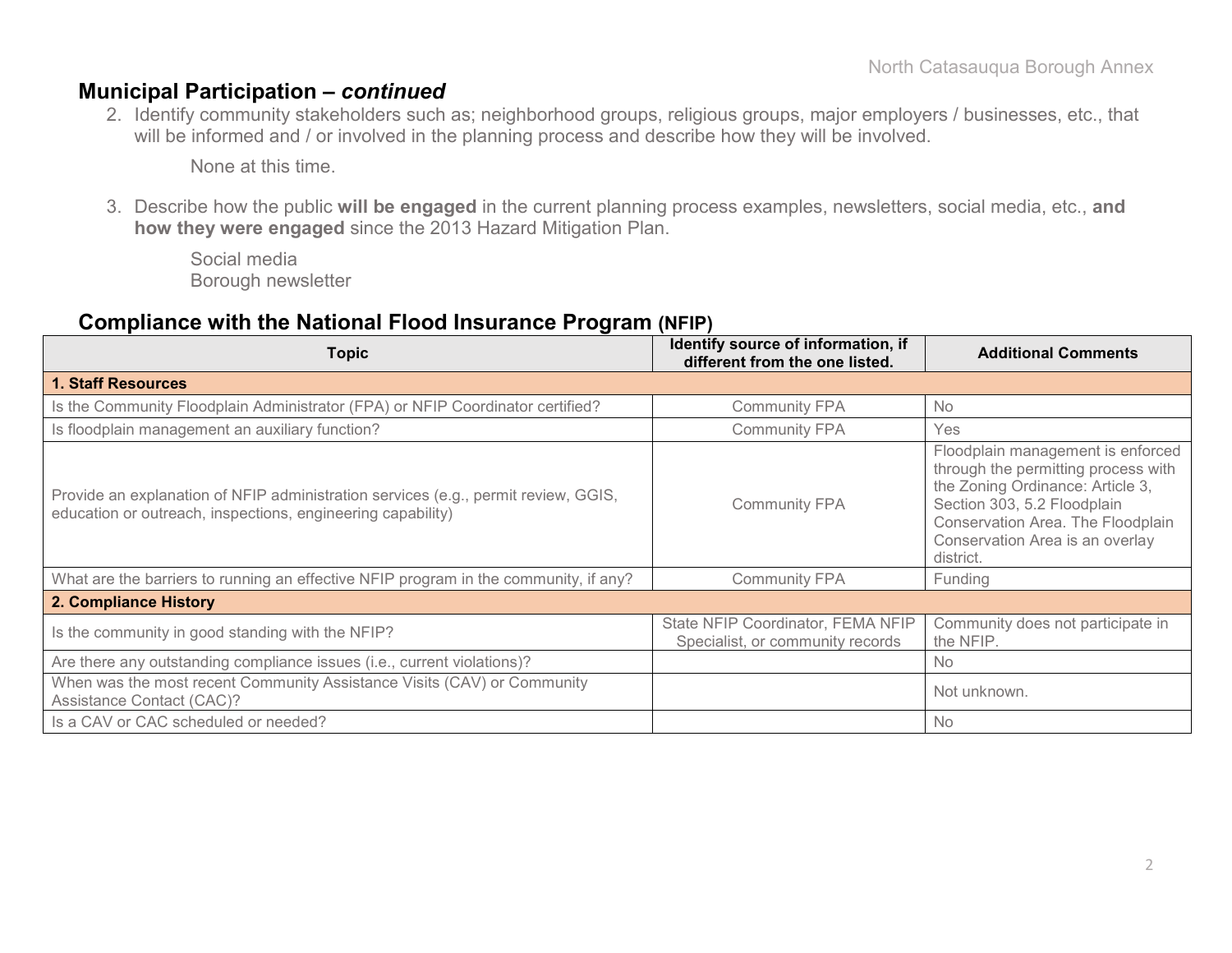# **Compliance with the National Flood Insurance Program (NFIP) –** *continued*

| <b>Topic</b>                                                                                                                                     | Identify source of information, if<br>different from the one listed.     | <b>Additional Comments</b>                                                                                                                                                         |
|--------------------------------------------------------------------------------------------------------------------------------------------------|--------------------------------------------------------------------------|------------------------------------------------------------------------------------------------------------------------------------------------------------------------------------|
| 3. Regulation                                                                                                                                    |                                                                          |                                                                                                                                                                                    |
| When did the community enter the NFIP?                                                                                                           | <b>NFIP Community Status Book</b>                                        | N/A                                                                                                                                                                                |
| Are the Flood Insurance Rate Maps (FIRMs) digital or paper?<br>How are residents assisted with mapping?                                          | <b>Community FPA</b>                                                     | Paper FIRMS / Zoning Officer<br>provides zoning assessment<br>service through the borough for<br>determination of floodplain prone<br>properties.                                  |
| Do floodplain regulations meet or exceed FEMA or State minimum requirements?<br>If so, in what ways?                                             | <b>Community FPA</b>                                                     | Meets, Borough is required by state<br>to adopt floodplain regulations that<br>comply with FEMA regulations.                                                                       |
| Describe the permitting process                                                                                                                  | Community FPA, State, FEMA NFIP                                          | Zoning Officer makes determination<br>if property in Floodplain<br>Conservation Area. This may<br>involve further review involving the<br>Borough Engineer and final<br>approvals. |
| <b>4. Insurance Summary</b>                                                                                                                      |                                                                          |                                                                                                                                                                                    |
| How many NFIP policies are in the community?<br>What is the total premium and coverage?                                                          | State NFIP Coordinator or<br><b>FEMA NFIP Specialist</b>                 | $\Omega$                                                                                                                                                                           |
| How many claims have been paid in the community? What is the total amount of<br>paid claims? How many substantial damage claims have there been? | FEMA NFIP or<br><b>Insurance Specialist</b>                              | 0                                                                                                                                                                                  |
| How many structures are exposed to flood risk within the community?                                                                              | <b>Community FPA or GIS Analyst</b>                                      | 6                                                                                                                                                                                  |
| Describe any areas of flood risk with limited NFIP policy coverage                                                                               | Community FPA or<br><b>FEMA Insurance Specialist</b>                     | N/A                                                                                                                                                                                |
| 5. Community Rating System (CRS)                                                                                                                 |                                                                          |                                                                                                                                                                                    |
| Does the community participate in CRS?                                                                                                           | Community FPA, State, or FEMA NFIP                                       | No                                                                                                                                                                                 |
| If so, what is the community's CRS Class Ranking?                                                                                                | Flood Insurance Manual<br>(http://www.fema.gov/floodinsurancemanual.gov) | N/A                                                                                                                                                                                |
| What categories and activities provide CRS points and how can the Class be<br>improved?                                                          |                                                                          | N/A                                                                                                                                                                                |
| Does the plan include CRS planning requirements?                                                                                                 | Community FPA, FEMA CRS<br>Coordinator, or ISO representative            | N/A                                                                                                                                                                                |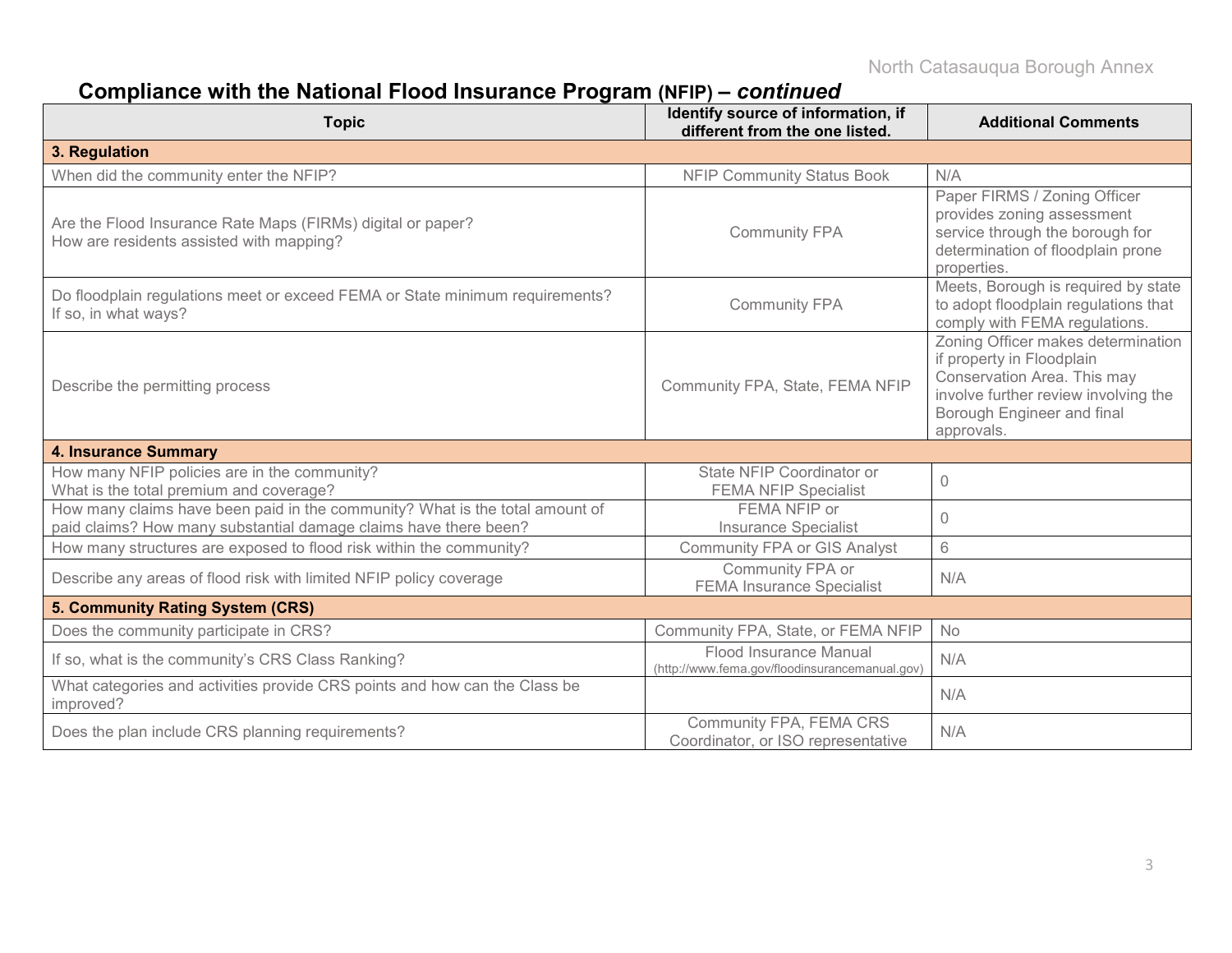### **Community Assets**

Community assets are defined to include anything that is important to the character as well as the function of a community, and can be described in four categories, they are; people, economy, natural environment and built environment. Please identify the community assets and location under each category.

#### **1. People**

 Concentrations of vulnerable populations such as the elderly, physically or mentally disabled, non-English speaking, and the medically or chemically dependent.

Senior mid-rise apartments

 Types of visiting populations where large numbers of people are concentrated such as visitors for special events and students.

William J. Albert Memorial Park

#### **2. Economy**

Major employers, primary economic sectors such as agriculture and commercial centers where losses would have a severe impact on the community.

None at this time.

#### **3. Natural Environment**

Those areas / features that can provide protective functions that reduce the magnitude of hazard events such as, wetlands or riparian areas, and other environmental features important to protect.

Canal that runs along Borough, east of the Lehigh River Farmland and Catasauqua Creek that runs east of the Borough

#### **4. Built Environment**

 Existing structures such as, concentrations of buildings that may be more vulnerable to hazards based on location, age, construction type and / or condition of use.

None at this time.

**Infrastructure systems such as water and wastewater facilities, power utilities, transportation systems,** communication systems, energy pipelines and storage.

Sewer system pump station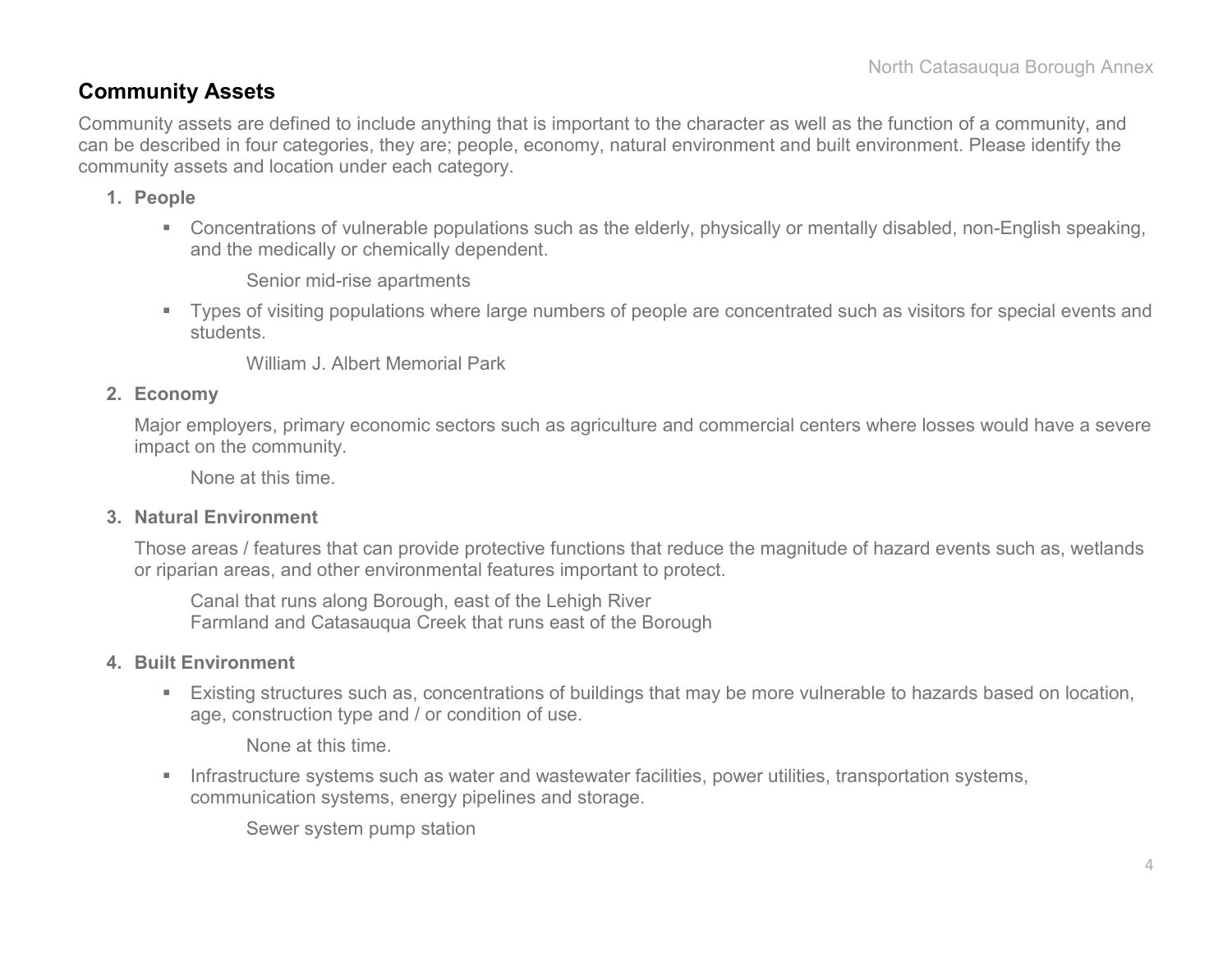### **Community Assets –** *continued*

 High potential loss facilities such as, dams, locations that house hazardous materials, military and / or civilian defense installations.

None at this time.

 Critical facilities such as, hospitals, medical facilities, police and fires stations, emergency operations centers, shelters, schools and airports / heliports.

Borough office building includes police station, fire station, emergency management office and borough office. Borough complex includes all public works equipment and materials.

Cultural / historical resources such as, museums, parks, stadiums, etc.

William Albert Park

### **Capability Assessment**

|               |                                                                        | <b>Status</b>     |                                                       |                      |                                                     | <b>Effect on</b>                                                             |                                                               | Has the 2013                                                                              | How can                                                                    |                                      |
|---------------|------------------------------------------------------------------------|-------------------|-------------------------------------------------------|----------------------|-----------------------------------------------------|------------------------------------------------------------------------------|---------------------------------------------------------------|-------------------------------------------------------------------------------------------|----------------------------------------------------------------------------|--------------------------------------|
| Capability    | $\checkmark$ Regulatory<br>$\checkmark$ Tools<br>$\checkmark$ Programs | Place<br>$\equiv$ | <b>Date</b><br><b>Adopted</b><br>or<br><b>Updated</b> | Development<br>Under | Department /<br><b>Agency</b><br><b>Responsible</b> | <b>Hazard Loss</b><br><b>Reduction:</b><br>-Supports<br>-Neutral<br>-Hinders | <b>Change since</b><br>2013 Plan?<br>+ Positive<br>- Negative | Plan been<br>integrated<br>into the<br><b>Regulatory</b><br>Tool/Program<br>? If so, how? | these<br>capabilities<br>be expanded<br>and improved<br>to reduce<br>risk? | <b>Additional</b><br><b>Comments</b> |
|               | Comprehensive Plan                                                     |                   |                                                       |                      |                                                     |                                                                              |                                                               |                                                                                           |                                                                            |                                      |
|               | Capital Improvement Plan                                               |                   |                                                       |                      |                                                     |                                                                              |                                                               |                                                                                           |                                                                            |                                      |
|               | Economic Development Plan                                              |                   |                                                       |                      |                                                     |                                                                              |                                                               |                                                                                           |                                                                            |                                      |
| Regulatory    | Continuity of Operations Plan                                          | $\times$          | 9/2014                                                |                      | Emergency<br>Management                             |                                                                              |                                                               |                                                                                           |                                                                            |                                      |
|               | Stormwater Management Plan /<br>Ordinance                              | $\times$          | 11/2017                                               |                      | Public Works                                        |                                                                              |                                                               |                                                                                           |                                                                            |                                      |
| ಯ<br>Planning | Open Space Management Plan<br>(or Parks/Rec., Greenways Plan)          |                   |                                                       |                      |                                                     |                                                                              |                                                               |                                                                                           |                                                                            |                                      |
|               | Natural Resource Protection Plan                                       |                   |                                                       |                      |                                                     |                                                                              |                                                               |                                                                                           |                                                                            |                                      |
|               | <b>Transportation Plan</b>                                             |                   |                                                       |                      |                                                     |                                                                              |                                                               |                                                                                           |                                                                            |                                      |
|               | <b>Historic Preservation Plan</b>                                      |                   |                                                       |                      |                                                     |                                                                              |                                                               |                                                                                           |                                                                            |                                      |
|               | Floodplain Management Plan                                             |                   |                                                       |                      |                                                     |                                                                              |                                                               |                                                                                           |                                                                            |                                      |
|               | <b>Farmland Preservation</b>                                           |                   |                                                       |                      |                                                     |                                                                              |                                                               |                                                                                           |                                                                            |                                      |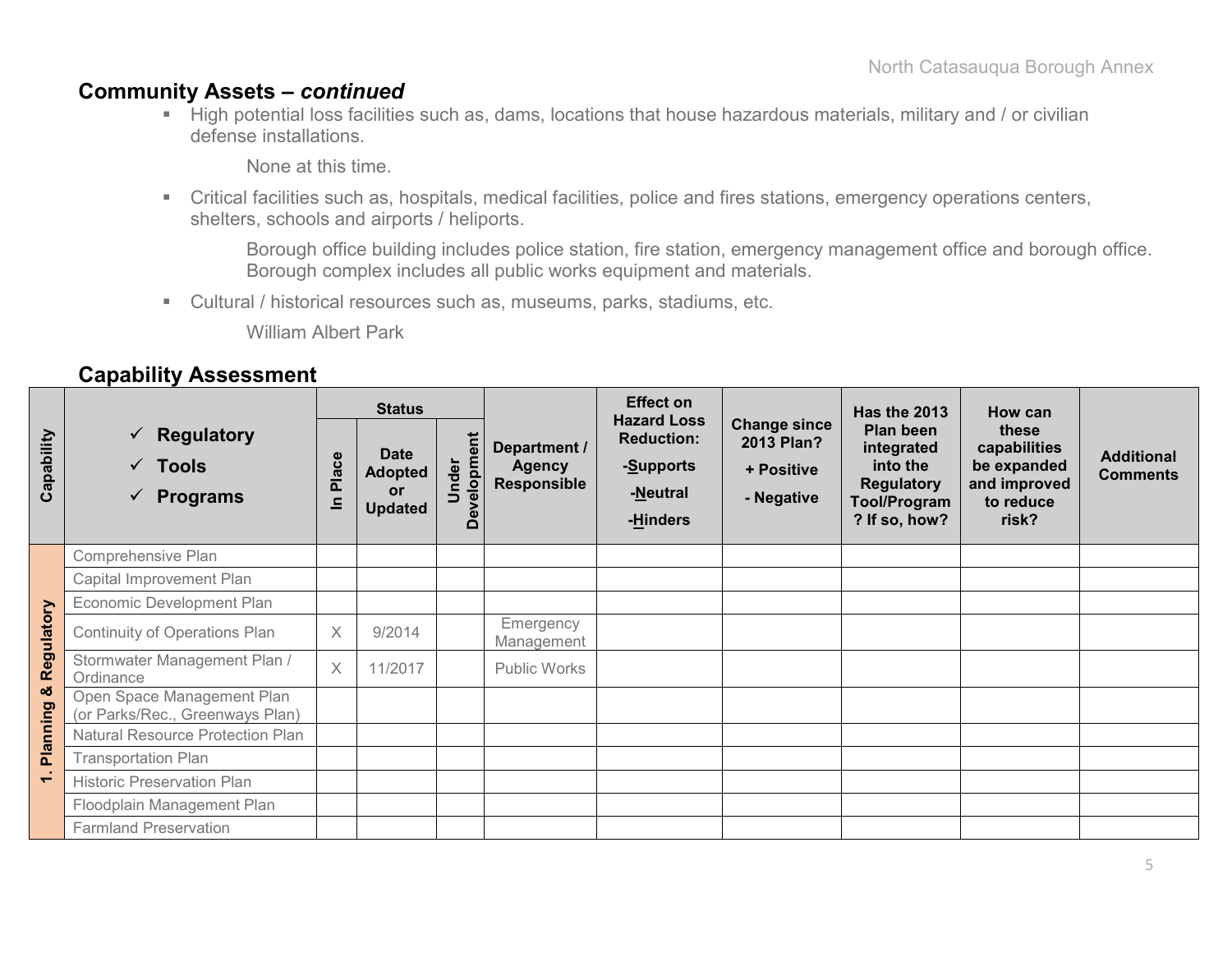|                 |                                                                        | <b>Status</b> |                                                              |                      |                                                     | <b>Effect on</b>                                                             |                                                               | <b>Has the 2013</b>                                                                       | How can                                                                    |                                      |
|-----------------|------------------------------------------------------------------------|---------------|--------------------------------------------------------------|----------------------|-----------------------------------------------------|------------------------------------------------------------------------------|---------------------------------------------------------------|-------------------------------------------------------------------------------------------|----------------------------------------------------------------------------|--------------------------------------|
| Capability      | $\checkmark$ Regulatory<br>$\checkmark$ Tools<br>$\checkmark$ Programs | Place<br>≘    | <b>Date</b><br><b>Adopted</b><br><b>or</b><br><b>Updated</b> | Under<br>Development | Department /<br><b>Agency</b><br><b>Responsible</b> | <b>Hazard Loss</b><br><b>Reduction:</b><br>-Supports<br>-Neutral<br>-Hinders | <b>Change since</b><br>2013 Plan?<br>+ Positive<br>- Negative | Plan been<br>integrated<br>into the<br><b>Regulatory</b><br>Tool/Program<br>? If so, how? | these<br>capabilities<br>be expanded<br>and improved<br>to reduce<br>risk? | <b>Additional</b><br><b>Comments</b> |
|                 | <b>Evacuation Plan</b>                                                 | $\chi$        | 9/2014                                                       |                      | Emergency<br>Management                             |                                                                              |                                                               |                                                                                           |                                                                            |                                      |
|                 | Disaster Recovery Plan                                                 | $\times$      | 9/2014                                                       |                      | Emergency<br>Management                             |                                                                              |                                                               |                                                                                           |                                                                            |                                      |
| Regulatory      | <b>Hazard Mitigation Plan</b>                                          | $\times$      | 11/2018                                                      |                      | Emergency<br>Management                             |                                                                              |                                                               | N/A                                                                                       |                                                                            |                                      |
|                 | <b>Emergency Operations Plan</b>                                       | $\times$      | 4/2019                                                       |                      | Emergency<br>Management                             |                                                                              |                                                               |                                                                                           |                                                                            |                                      |
| ಯ               | <b>Zoning Regulations</b>                                              | $\times$      |                                                              |                      | Zoning Board                                        |                                                                              |                                                               |                                                                                           |                                                                            |                                      |
| <b>Planning</b> | <b>Floodplain Regulations</b>                                          |               |                                                              |                      |                                                     |                                                                              |                                                               |                                                                                           |                                                                            |                                      |
|                 | <b>NFIP Participation</b>                                              |               |                                                              |                      |                                                     |                                                                              |                                                               |                                                                                           |                                                                            |                                      |
| €               | <b>Building Code</b>                                                   | $\chi$        |                                                              |                      | Private<br>company                                  |                                                                              |                                                               |                                                                                           |                                                                            |                                      |
|                 | Fire Code                                                              | $\times$      |                                                              |                      | Fire Marshall                                       |                                                                              |                                                               |                                                                                           |                                                                            |                                      |
|                 | Other                                                                  |               |                                                              |                      |                                                     |                                                                              |                                                               |                                                                                           |                                                                            |                                      |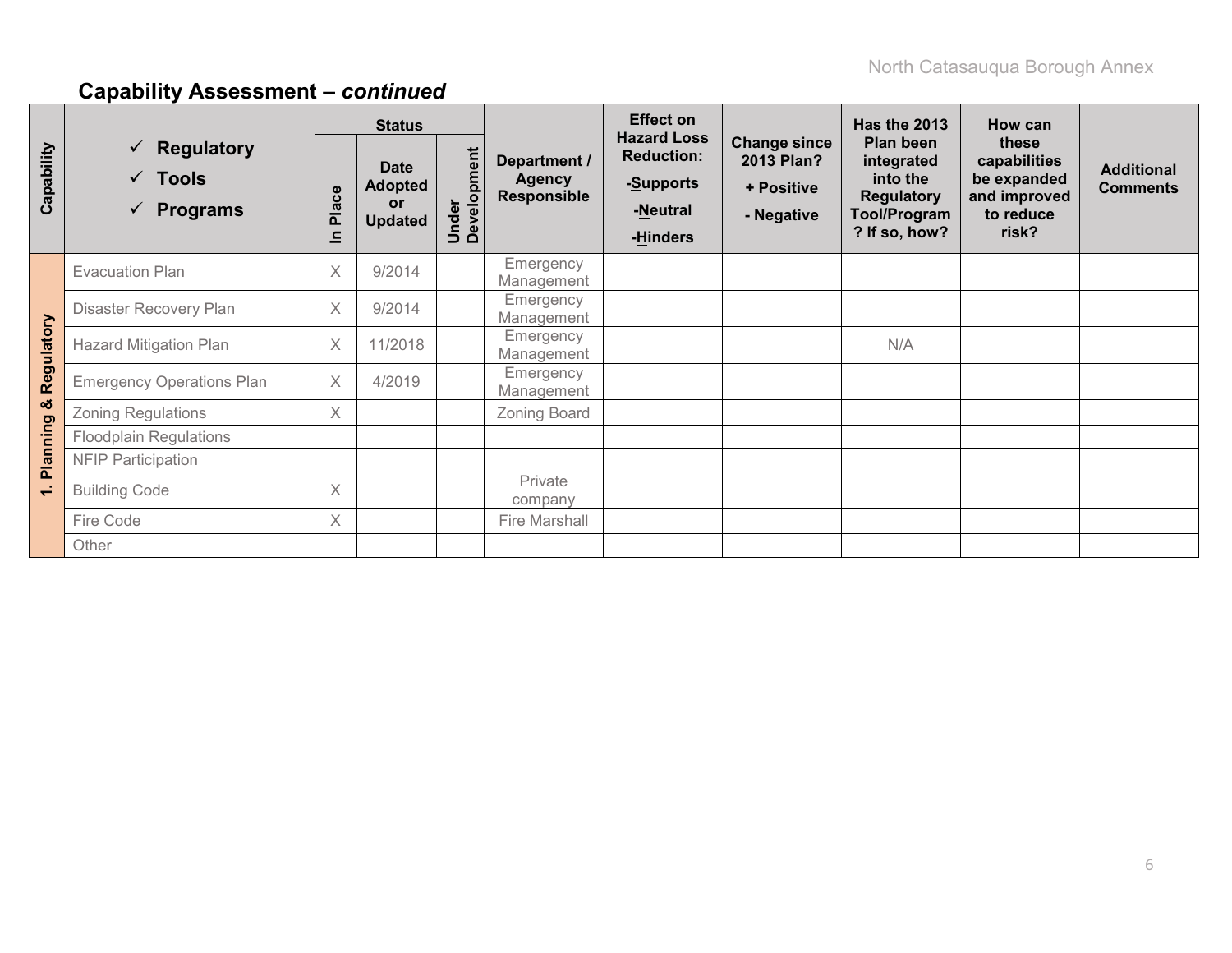| Capability         | $\checkmark$ Staff<br><b>Personnel</b><br><b>Resources</b><br>$\checkmark$                                                       | <b>Yes</b> | <b>No</b> | Department /<br><b>Agency</b>            | Change<br>since 2013<br>Plan?<br>+ Positive<br>- Negative | How can these<br>capabilities be<br>expanded and<br>improved to<br>reduce risk? | <b>Additional</b><br><b>Comments</b> |
|--------------------|----------------------------------------------------------------------------------------------------------------------------------|------------|-----------|------------------------------------------|-----------------------------------------------------------|---------------------------------------------------------------------------------|--------------------------------------|
|                    | Planners (with land use / land development knowledge)                                                                            | X          |           | Planning<br>Commission                   |                                                           |                                                                                 |                                      |
|                    | Planners or engineers (with natural and / or human-caused hazards<br>knowledge)                                                  | $\times$   |           | Planning<br>Commission                   |                                                           |                                                                                 |                                      |
| Technology         | Engineers or professionals trained in building and / or infrastructure<br>construction practices (including building inspectors) | X          |           | Private company                          |                                                           |                                                                                 |                                      |
| ಯ                  | <b>Emergency Manager</b>                                                                                                         | $\times$   |           | Emergency<br>Management                  |                                                           |                                                                                 |                                      |
|                    | Floodplain administrator / manager                                                                                               |            |           |                                          |                                                           |                                                                                 |                                      |
|                    | Land surveyors                                                                                                                   |            |           |                                          |                                                           |                                                                                 |                                      |
| Administrative     | Staff familiar with the hazards of the community                                                                                 | $\times$   |           | Emergency<br>Management,<br>Public Works |                                                           |                                                                                 |                                      |
| $\dot{\mathbf{v}}$ | Personnel skilled in Geographical Information Systems (GIS) and / or<br>FEMA's HAZUS program                                     |            |           |                                          |                                                           |                                                                                 |                                      |
|                    | Grant writers or fiscal staff to handle large / complex grants                                                                   |            |           |                                          |                                                           |                                                                                 |                                      |
|                    | Other                                                                                                                            |            |           |                                          |                                                           |                                                                                 |                                      |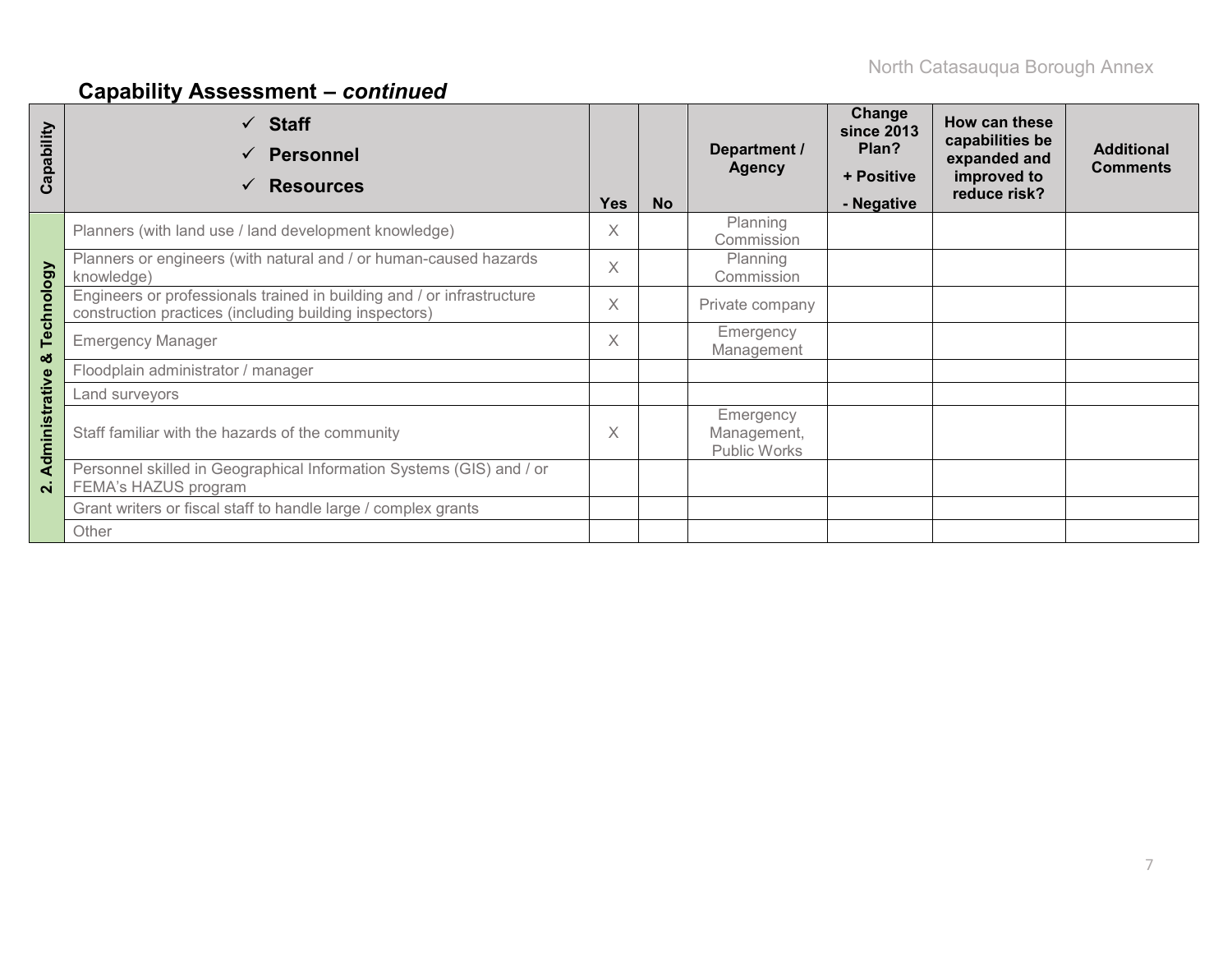| Capability |                                                         | <b>Yes</b> | <b>No</b> | Department /<br><b>Agency</b> | <b>Change since</b><br>2013 Plan?<br>+ Positive<br>- Negative | How can these<br>capabilities be<br>expanded and<br>improved to<br>reduce risk? | <b>Additional</b><br><b>Comments</b> |
|------------|---------------------------------------------------------|------------|-----------|-------------------------------|---------------------------------------------------------------|---------------------------------------------------------------------------------|--------------------------------------|
|            | Capital improvement programming                         | X          |           | <b>Public Works</b>           | <b>No</b>                                                     | See note on<br>Worksheet 9,<br>Part 2                                           |                                      |
| <b>Ce</b>  | <b>Community Development Block Grants (CDBG)</b>        | X          |           | Borough                       | <b>No</b>                                                     |                                                                                 |                                      |
| Resou      | Special purposes taxes                                  |            | Χ         |                               | <b>No</b>                                                     |                                                                                 |                                      |
|            | Gas / Electricity utility fees                          |            | X         |                               | No                                                            |                                                                                 |                                      |
|            | Water / Sewer fees                                      | X.         |           | Borough                       | <b>No</b>                                                     |                                                                                 |                                      |
| Financial  | Stormwater utility fees                                 |            | X         |                               | <b>No</b>                                                     |                                                                                 |                                      |
|            | Development impact fees                                 |            | X         |                               | <b>No</b>                                                     |                                                                                 |                                      |
| ო          | General obligation, revenue, and / or special tax bonds |            | X         |                               | <b>No</b>                                                     |                                                                                 |                                      |
|            | Partnering arrangements or intergovernmental agreements |            | X         |                               | <b>No</b>                                                     |                                                                                 |                                      |
|            | Other                                                   |            |           |                               |                                                               |                                                                                 |                                      |

| Capability                       | $\checkmark$ Program<br>Organization                                                                                                                              | <b>Yes</b> | <b>No</b> | Department /<br><b>Agency</b>                | <b>Change since</b><br>2013 Plan?<br>+ Positive<br>- Negative | How can these<br>capabilities be<br>expanded and<br>improved to<br>reduce risk? | <b>Additional</b><br><b>Comments</b> |
|----------------------------------|-------------------------------------------------------------------------------------------------------------------------------------------------------------------|------------|-----------|----------------------------------------------|---------------------------------------------------------------|---------------------------------------------------------------------------------|--------------------------------------|
|                                  | <b>Firewise Communities Certification</b>                                                                                                                         |            |           |                                              |                                                               |                                                                                 |                                      |
| ach                              | <b>StormReady Certification</b>                                                                                                                                   |            |           |                                              |                                                               |                                                                                 |                                      |
|                                  | Natural disaster or safety-related school programs                                                                                                                |            |           |                                              |                                                               |                                                                                 |                                      |
| <b>Outrea</b><br>οö<br>Education | Ongoing public education or information programs such as,<br>responsible water use, fire safety, household preparedness, and<br>environmental education.          | X          |           | Fire, Police, and<br>Emergency<br>Management |                                                               |                                                                                 |                                      |
|                                  | Public-private partnership initiatives addressing disaster related<br>issues.                                                                                     |            |           |                                              |                                                               |                                                                                 |                                      |
| ਚੰ                               | Local citizen groups or non-profit organizations focused on<br>environmental protection, emergency preparedness, access and<br>functional needs populations, etc. |            |           |                                              |                                                               |                                                                                 |                                      |
|                                  | Other                                                                                                                                                             |            |           |                                              |                                                               |                                                                                 |                                      |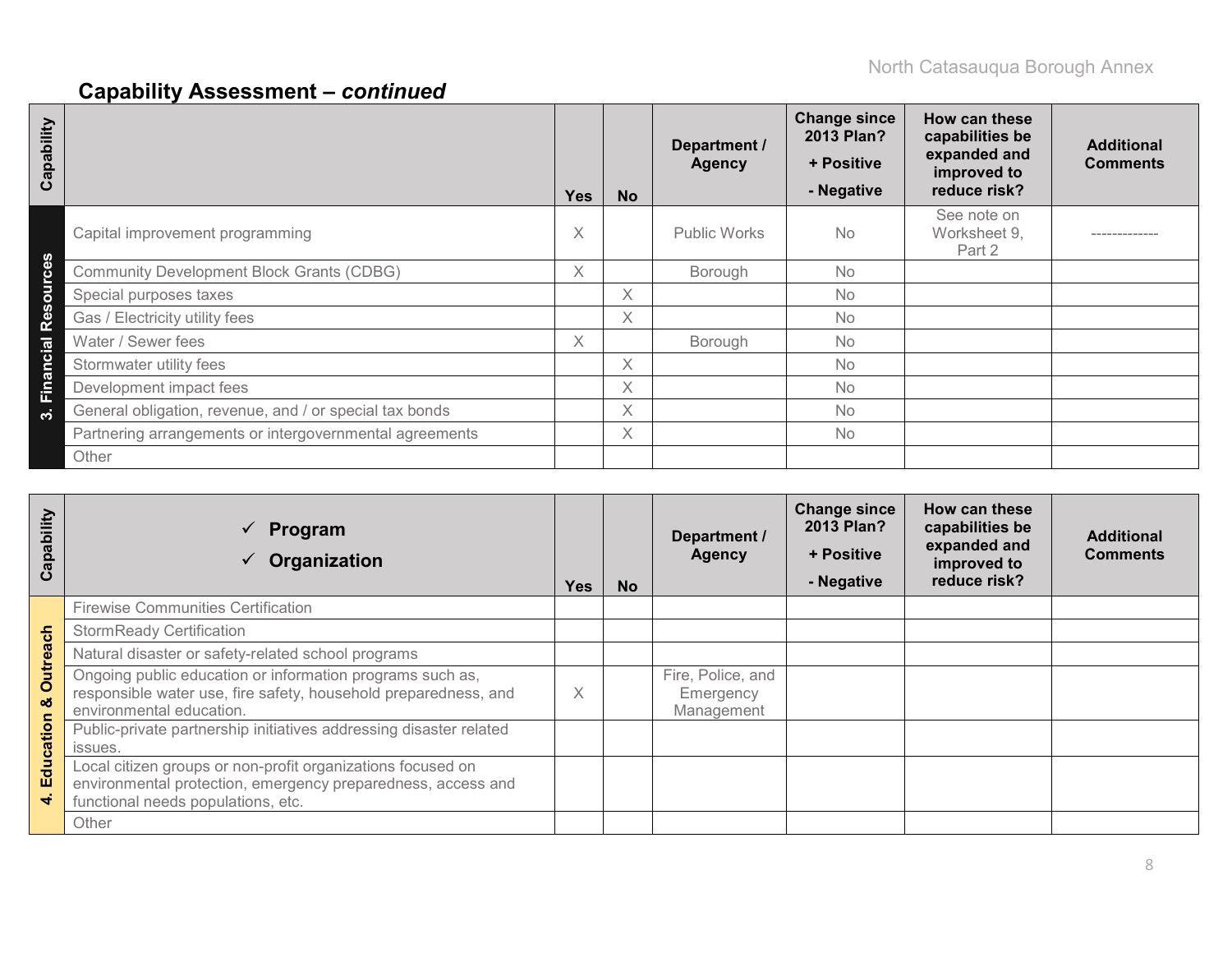| ubility           | <b>Change since the 2013 Hazard</b><br><b>Degree of Capability</b><br><b>Mitigation Plan?</b> |         | <b>Additional Comments</b> |      |             |  |  |
|-------------------|-----------------------------------------------------------------------------------------------|---------|----------------------------|------|-------------|--|--|
| <u>පි</u><br>ပိ   |                                                                                               | Limited | <b>Moderate</b>            | High | If so, how? |  |  |
|                   | Planning and Regulatory                                                                       |         | Χ                          |      |             |  |  |
| Self –<br>essment | Administrative and Technical                                                                  |         | X                          |      |             |  |  |
| <u>ທີ່ 8</u>      | Financial                                                                                     |         | X                          |      |             |  |  |
| ⋖                 | <b>Education and Outreach</b>                                                                 |         |                            |      |             |  |  |

## **Known or Anticipated Future Development / Redevelopment**

| Development /<br><b>Property Name</b> | <b>Type of Development</b> | <b>Number of Structures</b> | Location            | <b>Known Hazard Zone</b> | <b>Description / Status</b>                 |
|---------------------------------------|----------------------------|-----------------------------|---------------------|--------------------------|---------------------------------------------|
| Willowbrook Housing                   | Residential                | 151                         | 1300 Howertown Road | No                       | Construction scheduled to<br>start in 2018. |

# **Natural & Non-Natural Event History Specific to North Catasauqua Borough**

| <b>Type of Event and Date(s)</b>        | <b>FEMA Disaster #</b><br>(if applicable) | Local Damage(s) or Loss(es)                                                 |
|-----------------------------------------|-------------------------------------------|-----------------------------------------------------------------------------|
| Wind storm, 2015                        |                                           | Damage to roofs and siding in a major number of homes                       |
| Wind and hail storm, 2016               |                                           | Damage to over 75% of homes in the Borough, mostly roof and siding damages. |
| Snow storm, 2016                        | DR-4267-PA                                | Financial loss to the Borough                                               |
| Snow storm, 2017                        |                                           | Financial loss to the Borough                                               |
| Pennsylvania COVID-19 Pandemic - 1/2020 | DR-4506-PA                                | Emergency Protective measures to combat COVID-19 Pandemic.                  |
| <b>Remnants of Hurricane Ida</b>        | DR-4618-PA                                | Assistance to eligible individuals and families affected by this disaster.  |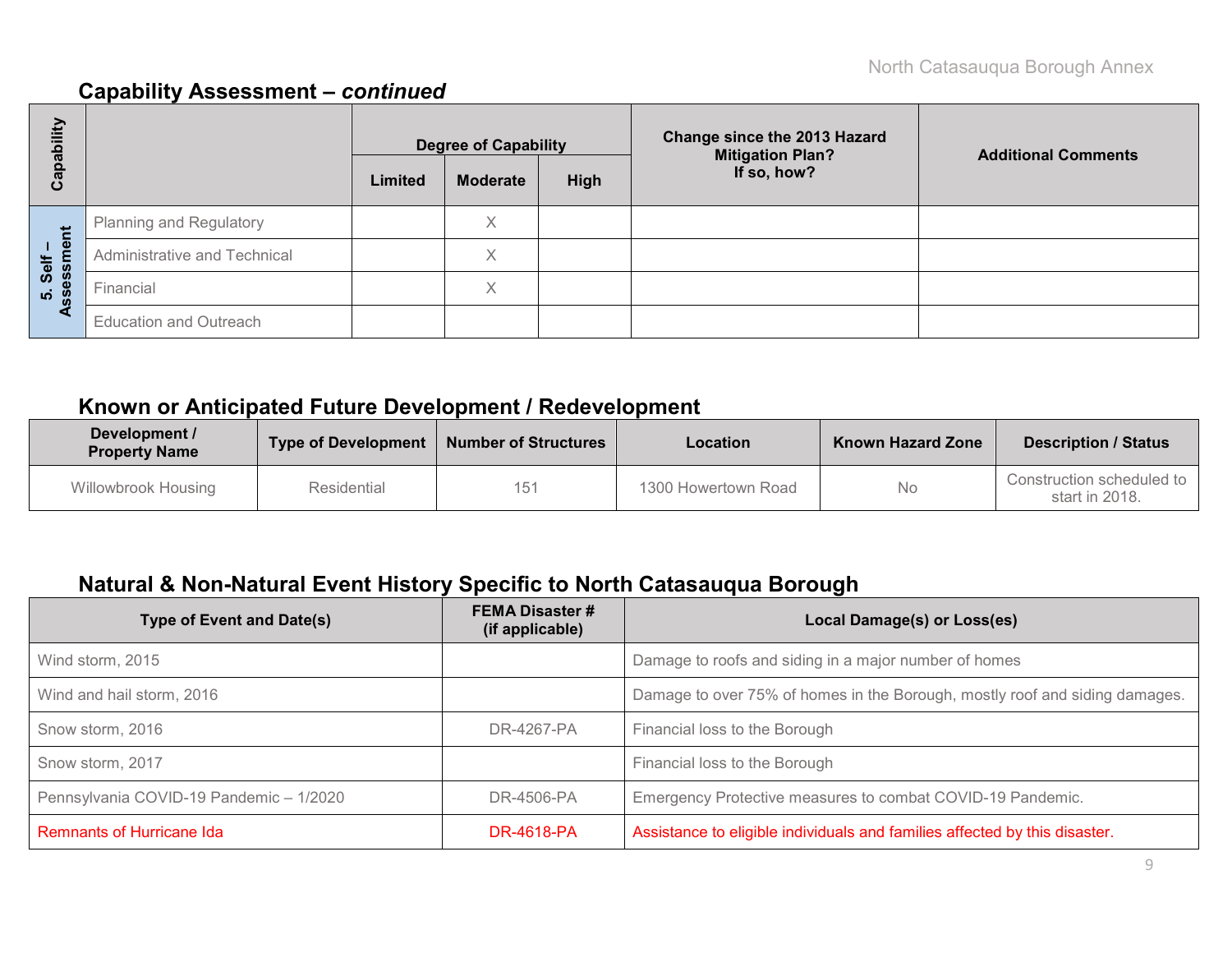# **2013 Municipal Action Plan Status**

|                |                                                                                                                                                                                                                                                                                                                                                                                                                                                                                                                  |                                                          |                                     | <b>Status</b> |           |              |                            |
|----------------|------------------------------------------------------------------------------------------------------------------------------------------------------------------------------------------------------------------------------------------------------------------------------------------------------------------------------------------------------------------------------------------------------------------------------------------------------------------------------------------------------------------|----------------------------------------------------------|-------------------------------------|---------------|-----------|--------------|----------------------------|
|                | <b>Existing Mitigation Action</b><br>(from 2013 Hazard Mitigation Plan)                                                                                                                                                                                                                                                                                                                                                                                                                                          | <b>SC</b><br>Progres<br>No Progi <del>o</del><br>Unknown | Progress<br>$\overline{\mathbf{z}}$ | Continuous    | Completed | Discontinued | <b>Additional Comments</b> |
|                | Retrofit structures located in hazard-prone areas to protect structures from future<br>damage, with repetitive loss and severe repetitive loss properties as priority.<br>Phase 1: Identify appropriate candidates for retrofitting based on cost-<br>effectiveness versus relocation.<br>Phase 2: Where retrofitting is determined to be a viable option, work with property<br>owners toward implementation of that action based on available funding from<br>FEMA and local match availability.               | X                                                        |                                     |               |           |              |                            |
| $\overline{2}$ | Purchase, or relocate structures located in hazard- prone areas to protect<br>structures from future damage, with repetitive loss and severe repetitive loss<br>properties as priority.<br>Phase 1: Identify appropriate candidates for relocation based on cost-effectiveness<br>versus retrofitting.<br>Phase 2: Where relocation is determined to be a viable option, work with property<br>owners toward implementation of that action based on available funding from<br>FEMA and local match availability. | $\times$                                                 |                                     |               |           |              |                            |
| 3              | Maintain compliance with and good-standing in the NFIP including adoption and<br>enforcement of floodplain management requirements (e.g. regulating all new and<br>substantially improved construction in Special Hazard Flood Areas), floodplain<br>identification and mapping, and flood insurance outreach to the community.<br>Further, continue to meet and/or exceed the minimum NFIP standards and criteria<br>through the following NFIP- related continued compliance actions identified below.         |                                                          |                                     | $\times$      |           |              |                            |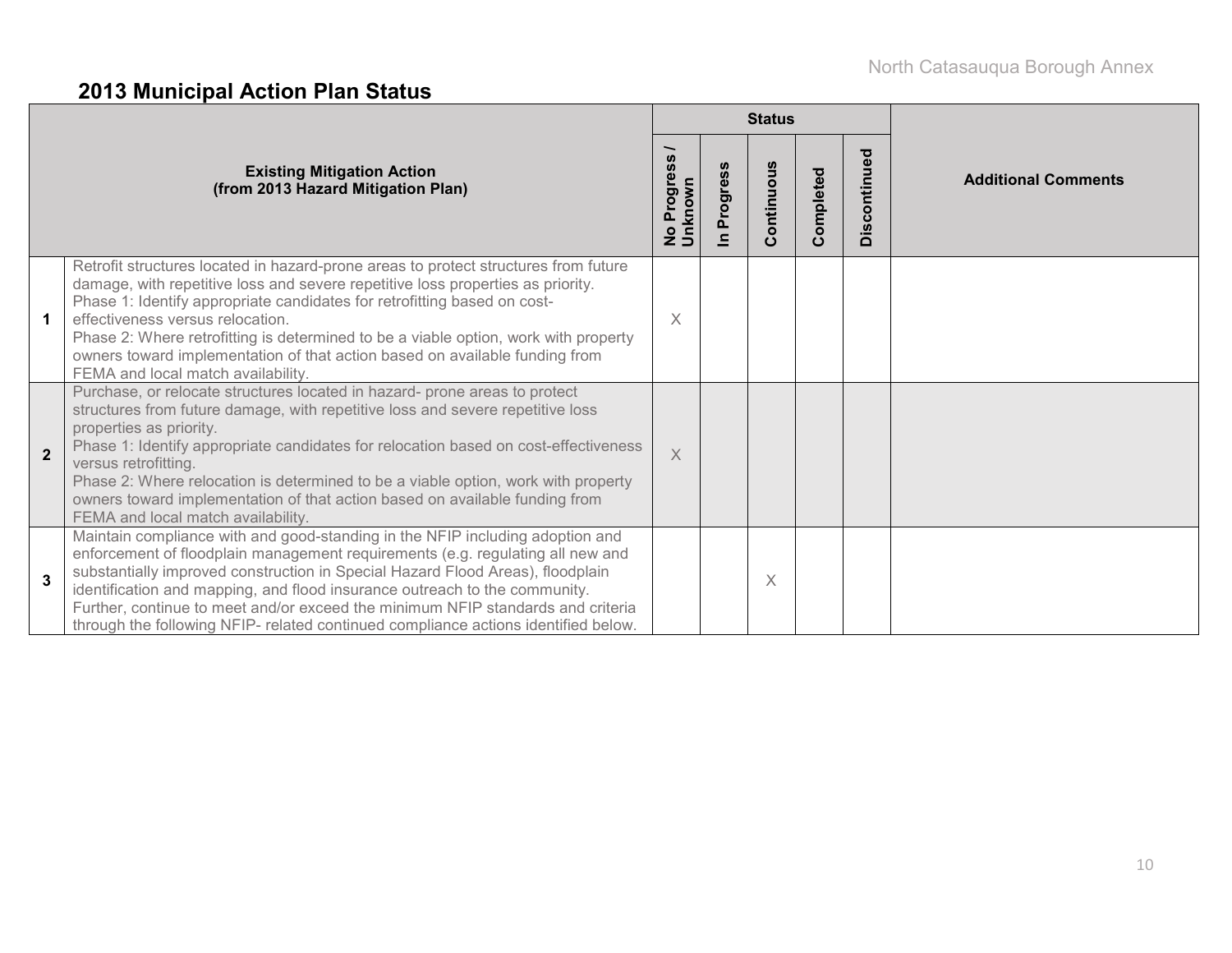# **2013 Municipal Action Plan Status –** *continued*

|                |                                                                                                                                                                                                                                                                                                                                                                                                                                                                                                                                                                                                                                                                                                                                                                                                                                                                                                                                                                                                                                                    |                                              |                      | <b>Status</b> |           |              |                            |
|----------------|----------------------------------------------------------------------------------------------------------------------------------------------------------------------------------------------------------------------------------------------------------------------------------------------------------------------------------------------------------------------------------------------------------------------------------------------------------------------------------------------------------------------------------------------------------------------------------------------------------------------------------------------------------------------------------------------------------------------------------------------------------------------------------------------------------------------------------------------------------------------------------------------------------------------------------------------------------------------------------------------------------------------------------------------------|----------------------------------------------|----------------------|---------------|-----------|--------------|----------------------------|
|                | <b>Existing Mitigation Action</b><br>(from 2013 Hazard Mitigation Plan)                                                                                                                                                                                                                                                                                                                                                                                                                                                                                                                                                                                                                                                                                                                                                                                                                                                                                                                                                                            | Progress<br><b>Unknown</b><br>$\overline{2}$ | Progress<br>$\equiv$ | Continuous    | Completed | Discontinued | <b>Additional Comments</b> |
| 4              | Conduct and facilitate community and public education and outreach for<br>residents and businesses to include, but not be limited to, the following to<br>promote and effect natural hazard risk reduction:<br>- Provide and maintain links to the HMP website, and regularly post notices on<br>the County/municipal homepage(s) referencing the HMP webpages.<br>- Prepare and distribute informational letters to flood vulnerable property owners<br>and neighborhood associations, explaining the availability of mitigation grant<br>funding to mitigate their properties, and instructing them on how they can learn<br>more and implement mitigation.<br>- Use email notification systems and newsletters to better educate the public on<br>flood insurance, the availability of mitigation grant funding, and personal natural<br>hazard risk reduction measures.<br>- Work with neighborhood associations, civic and business groups to disseminate<br>information on flood insurance and the availability of mitigation grant funding. |                                              |                      | X             |           |              |                            |
| 5              | Begin the process to adopt higher regulatory standards to manage flood risk (i.e.<br>increased freeboard, cumulative substantial damage/improvements) and sinkhole<br>risk (e.g. carbonate bedrock standards)                                                                                                                                                                                                                                                                                                                                                                                                                                                                                                                                                                                                                                                                                                                                                                                                                                      |                                              |                      | $\times$      |           |              |                            |
| $6\phantom{1}$ | Determine if a Community Assistance Visit (CAV) or Community Assistance<br>Contact (CAC) is needed, and schedule if needed.                                                                                                                                                                                                                                                                                                                                                                                                                                                                                                                                                                                                                                                                                                                                                                                                                                                                                                                        | $\times$                                     |                      |               |           |              |                            |
| $\overline{7}$ | Have designated NFIP Floodplain Administrator (FPA) become a Certified<br>Floodplain Manager through the ASFPM, and pursue relevant continuing<br>education training such as FEMA Benefit-Cost Analysis.                                                                                                                                                                                                                                                                                                                                                                                                                                                                                                                                                                                                                                                                                                                                                                                                                                           |                                              | X                    |               |           |              |                            |
| 8              | Participate in the Community Rating System (CRS) to further manage flood risk<br>and reduce flood insurance premiums for NFIP policyholders. This shall start with<br>the submission to FEMA-DHS of a Letter of Intent to join CRS, followed by the<br>completion and submission of an application to the program once the community's<br>current compliance with the NFIP is established.                                                                                                                                                                                                                                                                                                                                                                                                                                                                                                                                                                                                                                                         | $\times$                                     |                      |               |           |              |                            |
| 9              | Archive elevation certificates                                                                                                                                                                                                                                                                                                                                                                                                                                                                                                                                                                                                                                                                                                                                                                                                                                                                                                                                                                                                                     |                                              |                      | $\times$      |           |              |                            |
| 10             | Continue to support the implementation, monitoring, maintenance, and updating of<br>this Plan, as defined in Section 7.0                                                                                                                                                                                                                                                                                                                                                                                                                                                                                                                                                                                                                                                                                                                                                                                                                                                                                                                           |                                              |                      | $\times$      |           |              |                            |
| 11             | Complete the ongoing updates of the Comprehensive Emergency Management<br>Plans                                                                                                                                                                                                                                                                                                                                                                                                                                                                                                                                                                                                                                                                                                                                                                                                                                                                                                                                                                    |                                              |                      | $\times$      |           |              |                            |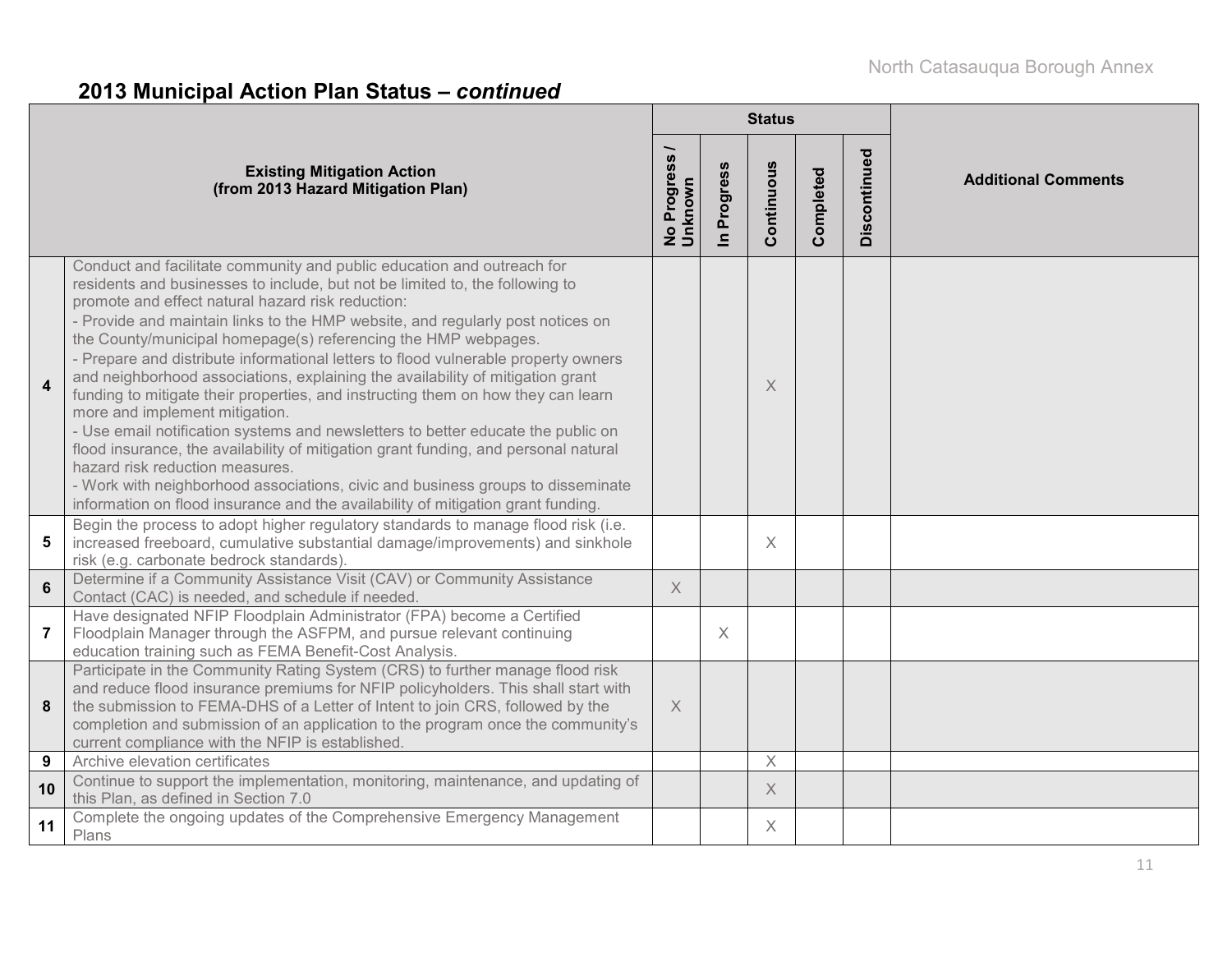### **2013 Municipal Action Plan Status –** *continued*

|                                                                         |                                                                                                                                                                                                                                                                                        |  |  | <b>Status</b> |           |                |                            |  |  |
|-------------------------------------------------------------------------|----------------------------------------------------------------------------------------------------------------------------------------------------------------------------------------------------------------------------------------------------------------------------------------|--|--|---------------|-----------|----------------|----------------------------|--|--|
| <b>Existing Mitigation Action</b><br>(from 2013 Hazard Mitigation Plan) |                                                                                                                                                                                                                                                                                        |  |  | Continuo      | Completed | ਠ<br>Discontin | <b>Additional Comments</b> |  |  |
| 12                                                                      | Create/enhance/ maintain mutual aid agreements with neighboring communities<br>for continuity of operations.                                                                                                                                                                           |  |  | X             |           |                |                            |  |  |
| 13                                                                      | Identify and develop agreements with entities that can provide support with<br>FEMA/PEMA paperwork after disasters; qualified damage assessment personnel -<br>Improve post-disaster capabilities - damage assessment; FEMA/PEMA paperwork<br>compilation, submissions, record-keeping |  |  | X             |           |                |                            |  |  |
| 14                                                                      | Work with regional agencies (i.e. County and PEMA) to help develop damage<br>assessment capabilities at the local level through such things as training programs,<br>certification of qualified individuals (e.g. code officials, floodplain managers,<br>engineers).                  |  |  | X             |           |                |                            |  |  |

#### **Notes:**

**1.** Actions not carried through to the 2018 Action Plan are so noted.

**2.** To maintain National Flood Insurance Program (NFIP) compliance, actions related to the NFIP were carried through to the 2018 Action Plan even if identified by the municipality as completed.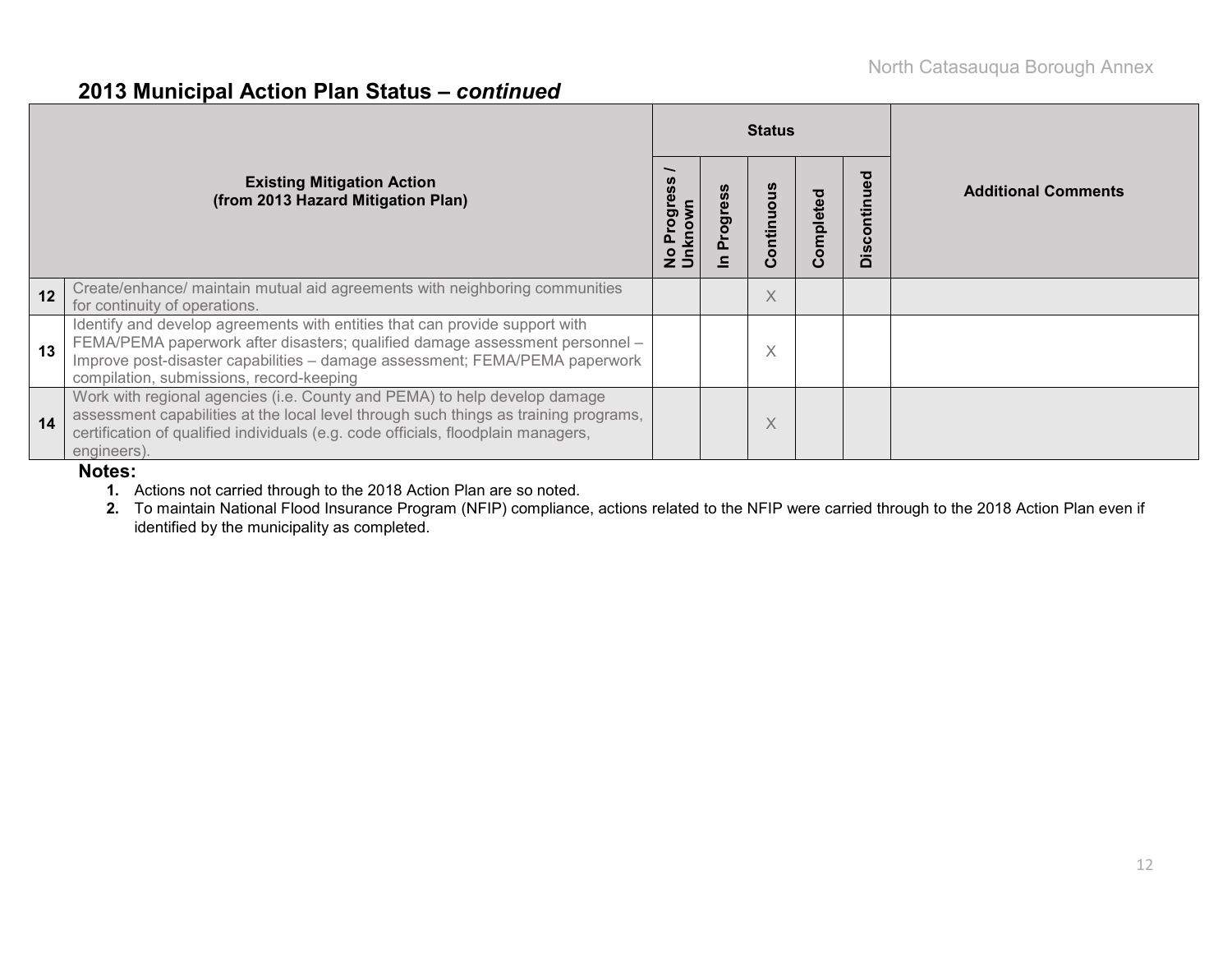# **2018 Mitigation Action Plan**

|                         | <b>Mitigation Action</b>                                                                                                                                                                                                                                                                                                                                                                                                                                                                                                              | <b>Mitigation</b><br><b>Technique</b><br>Category | Hazard(s)<br><b>Addressed</b>                                      | <b>Priority</b><br>(H/M/L) | <b>Estimated</b><br>Cost | <b>Potential</b><br><b>Funding</b>                                                                                | <b>Lead Agency</b><br>/ Department                                                                                           | Implementation<br><b>Schedule</b>      | <b>Applies to</b><br>New and / or<br><b>Existing</b><br><b>Structures</b> |
|-------------------------|---------------------------------------------------------------------------------------------------------------------------------------------------------------------------------------------------------------------------------------------------------------------------------------------------------------------------------------------------------------------------------------------------------------------------------------------------------------------------------------------------------------------------------------|---------------------------------------------------|--------------------------------------------------------------------|----------------------------|--------------------------|-------------------------------------------------------------------------------------------------------------------|------------------------------------------------------------------------------------------------------------------------------|----------------------------------------|---------------------------------------------------------------------------|
| $\overline{\mathbf{1}}$ | Retrofit structures located in hazard<br>prone areas to protect structures from<br>future damage, with repetitive loss<br>and severe repetitive loss properties<br>as priority.<br>Phase 1: Identify appropriate<br>candidates for retrofitting based on<br>cost-effectiveness versus relocation.<br>Phase 2: Where retrofitting is<br>determined to be a viable option,<br>work with property owners toward<br>implementation of that action based<br>on available funding from FEMA and<br>local match availability.                | Structure &<br>Infrastructure                     | Flood,<br>Windstorm/<br>Tornado,<br>Winter<br>Storm,<br>Earthquake | Medium-<br>High            | High                     | <b>FEMA</b><br>Mitigation<br>Grant<br>Programs<br>and local<br>budget (or<br>property<br>owner) for<br>cost share | Municipality<br>(via Municipal<br>Engineer/NFIP<br>Floodplain<br>Administrator)<br>with support<br>from PEMA,<br><b>FEMA</b> | Long-term<br>(depending on<br>funding) | Existing                                                                  |
| $\overline{2}$          | Purchase, or relocate structures<br>located in hazard- prone areas to<br>protect structures from future<br>damage, with repetitive loss and<br>severe repetitive loss properties as<br>priority.<br>Phase 1: Identify appropriate<br>candidates for relocation based on<br>cost-effectiveness versus retrofitting.<br>Phase 2: Where relocation is<br>determined to be a viable option,<br>work with property owners toward<br>implementation of that action based<br>on available funding from FEMA and<br>local match availability. | Structure &<br>Infrastructure                     | Flood                                                              | Medium-<br>High            | High                     | <b>FEMA</b><br>Mitigation<br>Grant<br>Programs<br>and local<br>budget (or<br>property<br>owner) for<br>cost share | Municipality<br>(via Municipal<br>Engineer/NFIP<br>Floodplain<br>Administrator)<br>with support<br>from PEMA,<br><b>FEMA</b> | Long-term<br>(depending on<br>funding) | Existing                                                                  |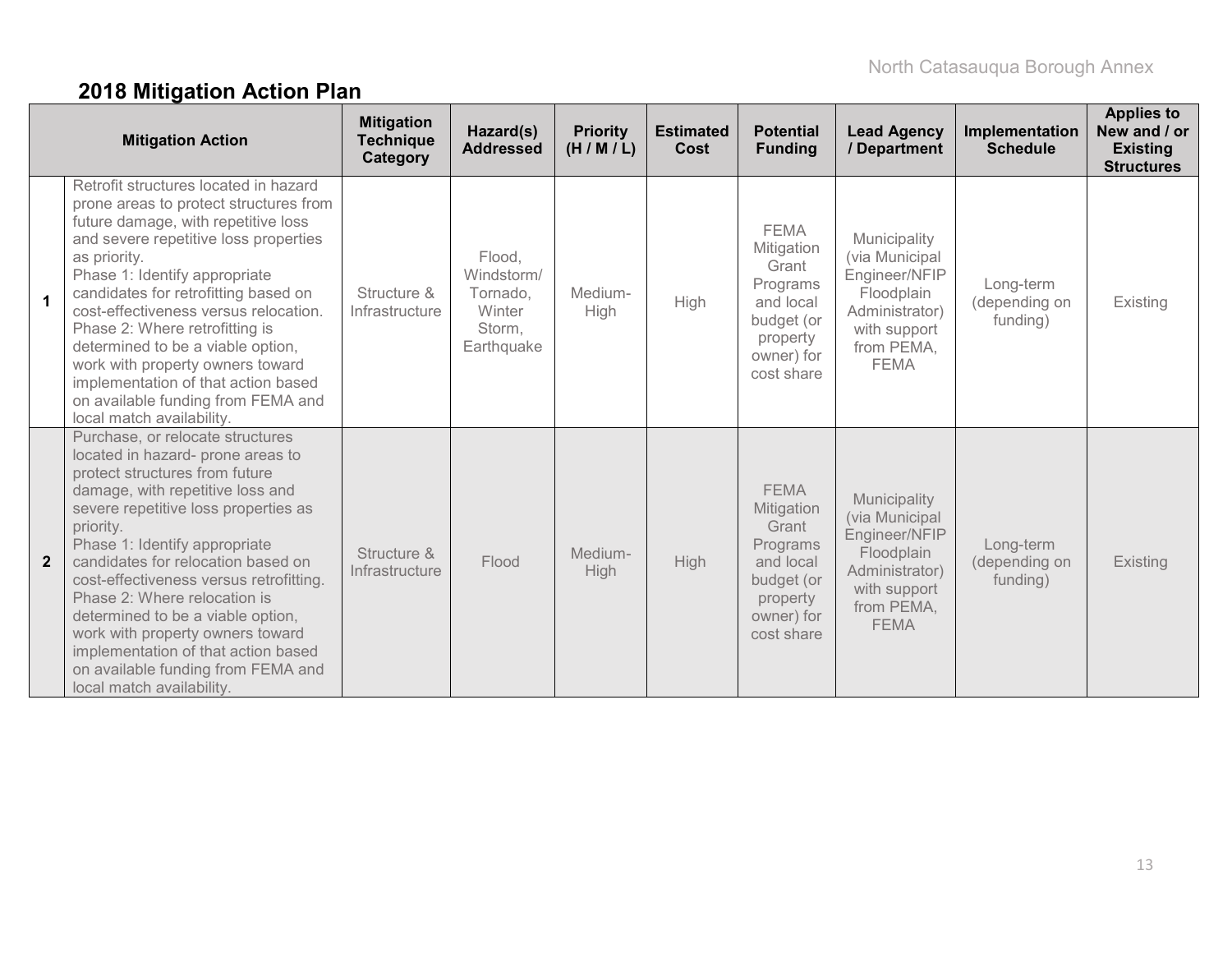|              | <b>Mitigation Action</b>                                                                                                                                                                                                                                                                                                                                                                                                                                                                                                         | <b>Mitigation</b><br><b>Technique</b><br>Category | Hazard(s)<br><b>Addressed</b>                       | <b>Priority</b><br>(H/M/L) | <b>Estimated</b><br>Cost | <b>Potential</b><br><b>Funding</b> | <b>Lead Agency</b><br>/Department                                                                                                | Implementation<br><b>Schedule</b> | <b>Applies to</b><br>New and / or<br><b>Existing</b><br><b>Structures</b> |
|--------------|----------------------------------------------------------------------------------------------------------------------------------------------------------------------------------------------------------------------------------------------------------------------------------------------------------------------------------------------------------------------------------------------------------------------------------------------------------------------------------------------------------------------------------|---------------------------------------------------|-----------------------------------------------------|----------------------------|--------------------------|------------------------------------|----------------------------------------------------------------------------------------------------------------------------------|-----------------------------------|---------------------------------------------------------------------------|
| $\mathbf{3}$ | Maintain compliance with and good<br>standing in the NFIP including<br>adoption and enforcement of<br>floodplain management requirements<br>(e.g. regulating all new and<br>substantially improved construction<br>in Special Hazard Flood Areas),<br>floodplain identification and mapping,<br>and flood insurance outreach to the<br>community. Further, continue to<br>meet and/or exceed the minimum<br>NFIP standards and criteria through<br>the following NFIP- related continued<br>compliance actions identified below. | Local plans<br>Ğ<br>Regulations                   | Flood.<br>Windstorm/<br>Tornado,<br>Winter<br>Storm | High                       | Low -<br>Medium          | Local<br><b>Budget</b>             | Municipality<br>(via Municipal<br>Engineer/NFIP<br>Floodplain<br>Administrator)<br>with support<br>from PEMA,<br><b>ISO FEMA</b> | Ongoing                           | New &<br>Existing                                                         |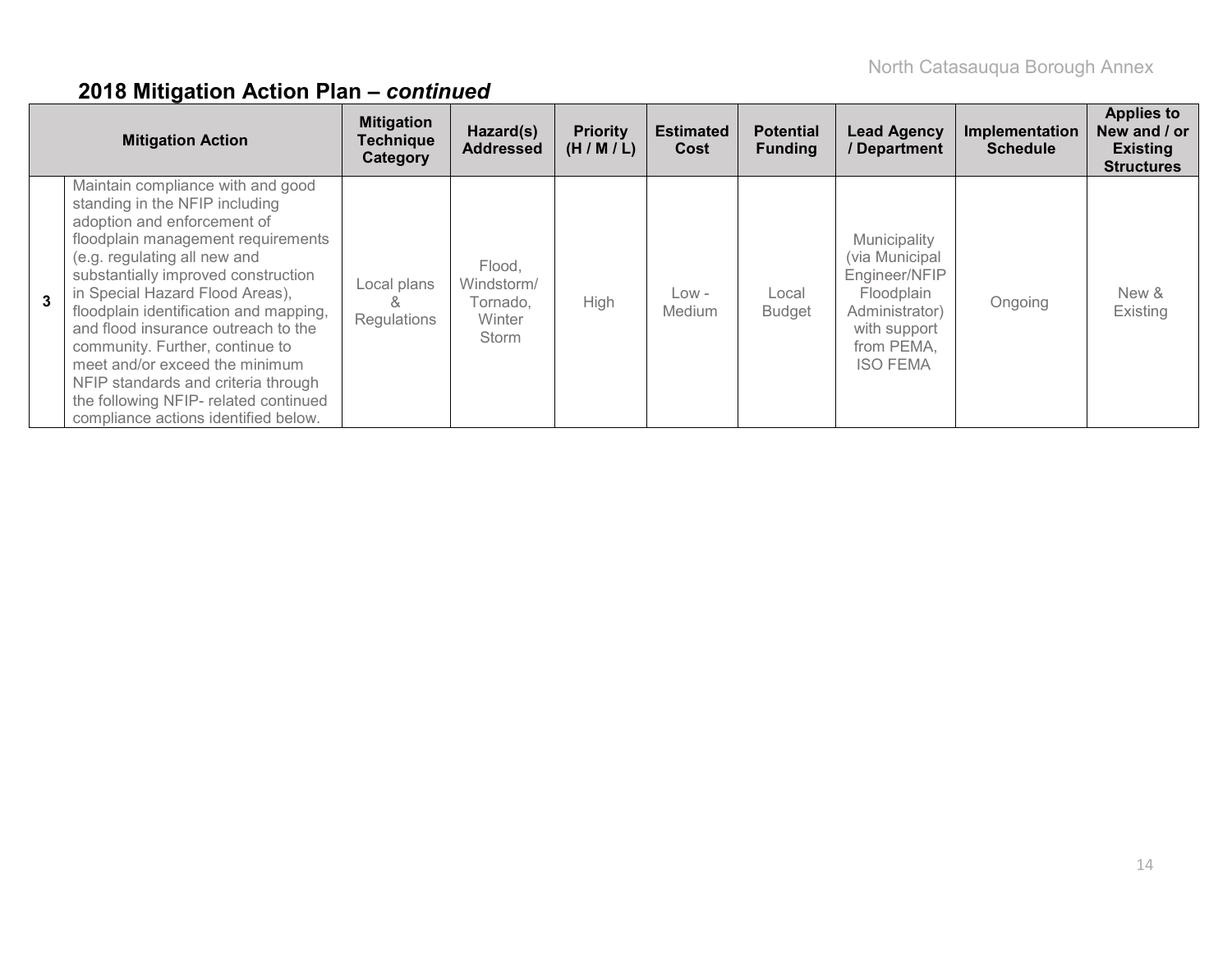|                         | <b>Mitigation Action</b>                                                                                                                                                                                                                                                                                                                                                                                                                                                                                                                                                                                                                                                                                                                                                                                                                                                                                                                                                                                                                                                                           | <b>Mitigation</b><br><b>Technique</b><br>Category | Hazard(s)<br><b>Addressed</b> | <b>Priority</b><br>(H/M/L) | <b>Estimated</b><br>Cost | <b>Potential</b><br><b>Funding</b> | <b>Lead Agency</b><br>/ Department                                       | Implementation<br><b>Schedule</b> | <b>Applies to</b><br>New and / or<br><b>Existing</b><br><b>Structures</b> |
|-------------------------|----------------------------------------------------------------------------------------------------------------------------------------------------------------------------------------------------------------------------------------------------------------------------------------------------------------------------------------------------------------------------------------------------------------------------------------------------------------------------------------------------------------------------------------------------------------------------------------------------------------------------------------------------------------------------------------------------------------------------------------------------------------------------------------------------------------------------------------------------------------------------------------------------------------------------------------------------------------------------------------------------------------------------------------------------------------------------------------------------|---------------------------------------------------|-------------------------------|----------------------------|--------------------------|------------------------------------|--------------------------------------------------------------------------|-----------------------------------|---------------------------------------------------------------------------|
| $\overline{\mathbf{4}}$ | Conduct and facilitate community<br>and public education and outreach<br>for residents and businesses to<br>include, but not be limited to, the<br>following to promote and effect<br>natural hazard risk reduction:<br>- Provide and maintain links to the<br>HMP website, and regularly post<br>notices on the County/municipal<br>homepage(s) referencing the HMP<br>webpages.<br>- Prepare and distribute informational<br>letters to flood vulnerable property<br>owners and neighborhood<br>associations, explaining the<br>availability of mitigation grant funding<br>to mitigate their properties, and<br>instructing them on how they can<br>learn more and implement mitigation.<br>- Use email notification systems and<br>newsletters to better educate the<br>public on flood insurance, the<br>availability of mitigation grant<br>funding, and personal natural hazard<br>risk reduction measures.<br>- Work with neighborhood<br>associations, civic and business<br>groups to disseminate information on<br>flood insurance and the availability of<br>mitigation grant funding. | Education<br>& Awareness                          | All Hazards                   | High                       | $Low-$<br>Medium         | Municipal<br><b>Budget</b>         | Municipality<br>with support<br>from Planning<br>Partners,<br>PEMA, FEMA | Short-term                        | N/A                                                                       |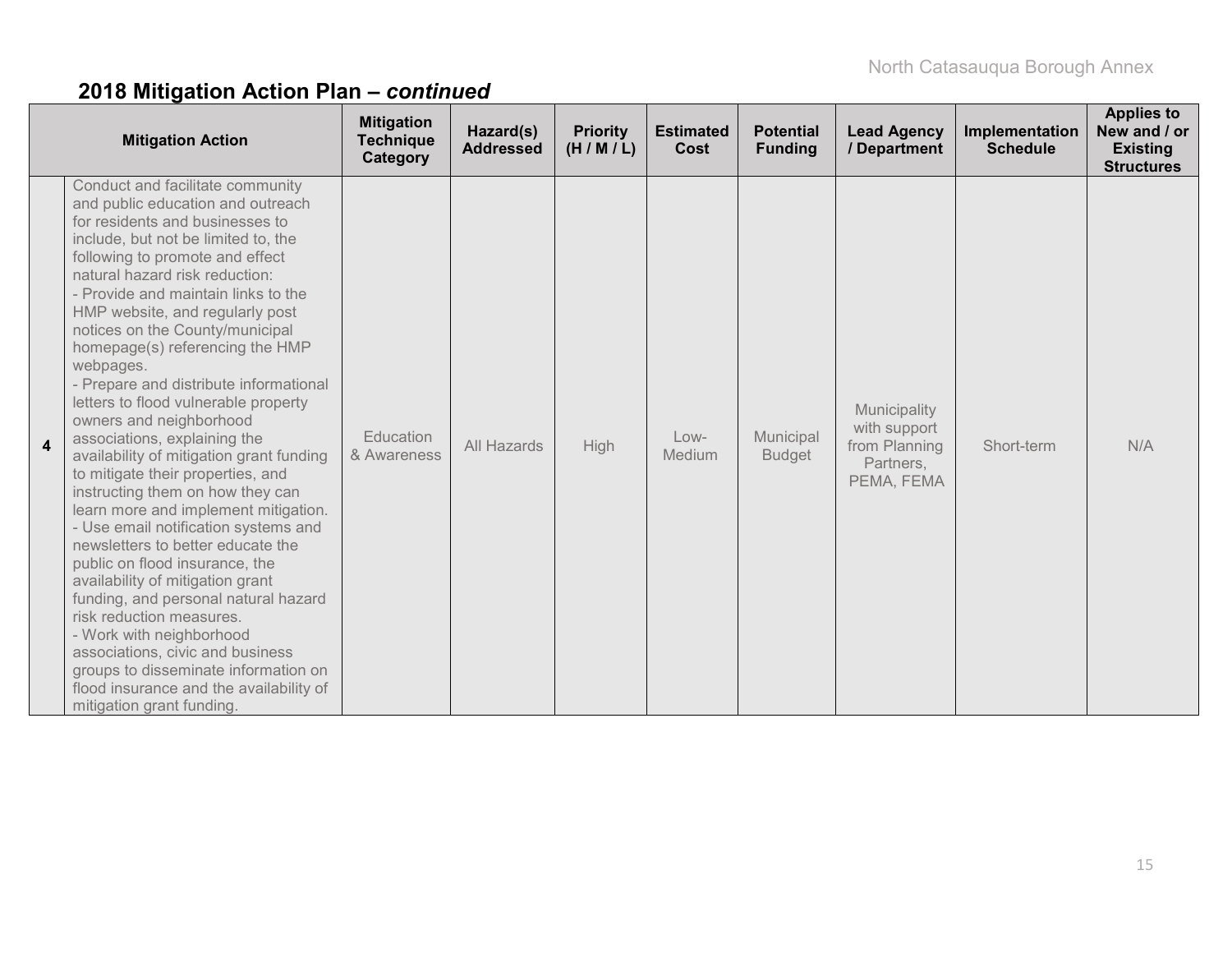|                | <b>Mitigation Action</b>                                                                                                                                                                                                                                                                                                                                                                                     | <b>Mitigation</b><br><b>Technique</b><br>Category | Hazard(s)<br><b>Addressed</b>                              | <b>Priority</b><br>(H/M/L) | <b>Estimated</b><br>Cost | <b>Potential</b><br><b>Funding</b> | <b>Lead Agency</b><br>/ Department                                                                                         | Implementation<br><b>Schedule</b>       | <b>Applies to</b><br>New and / or<br><b>Existing</b><br><b>Structures</b> |
|----------------|--------------------------------------------------------------------------------------------------------------------------------------------------------------------------------------------------------------------------------------------------------------------------------------------------------------------------------------------------------------------------------------------------------------|---------------------------------------------------|------------------------------------------------------------|----------------------------|--------------------------|------------------------------------|----------------------------------------------------------------------------------------------------------------------------|-----------------------------------------|---------------------------------------------------------------------------|
| 5              | Begin and/or continue the process to<br>adopt higher regulatory standards to<br>manage flood risk (i.e. increased<br>freeboard, cumulative substantial<br>damage/improvements) and sinkhole<br>risk (e.g. carbonate bedrock<br>standards).                                                                                                                                                                   | Local plans<br>$\alpha$<br>Regulations            | Flood:<br>Subsidence/<br>Sinkholes                         | High                       | Low                      | Municipal<br><b>Budget</b>         | Municipality<br>(via Municipal<br>Engineer/NFIP<br>Floodplain<br>Administrator)<br>w/ support<br>from PEMA,<br><b>FEMA</b> | Short-term                              | New &<br>Existing                                                         |
| 6              | Determine if a Community Assistance<br>Visit (CAV) or Community Assistance<br>Contact (CAC) is needed, and<br>schedule if needed.                                                                                                                                                                                                                                                                            | Local plans<br>&<br>Regulations                   | Flood,<br>Windstorm/<br>Tornado,<br>Winter<br>Storm        | Medium                     | Low                      | Municipal<br><b>Budget</b>         | <b>NFIP</b><br>Floodplain<br>Administrator<br>with support<br>from PA DEP,<br>PEMA, FEMA                                   | Short-term<br>(year 1)                  | N/A                                                                       |
| $\overline{7}$ | Have designated NFIP Floodplain<br>Administrator (FPA) become a<br>Certified Floodplain Manager through<br>the ASFPM and/or pursue relevant<br>continuing education training such as<br>FEMA Benefit-Cost Analysis.                                                                                                                                                                                          | Local plans<br>8<br>Regulations                   | Flood,<br>Windstorm/<br>Tornado,<br>Winter<br>Storm        | High                       | Low                      | Municipal<br><b>Budget</b>         | <b>NFIP</b><br>Floodplain<br>Administrator                                                                                 | Short-term<br>(depending on<br>funding) | N/A                                                                       |
| 8              | Participate in the Community Rating<br>System (CRS) to further manage<br>flood risk and reduce flood insurance<br>premiums for NFIP policyholders.<br>This shall start with the submission to<br>FEMA-DHS of a Letter of Intent to<br>join CRS, followed by the completion<br>and submission of an application to<br>the program once the community's<br>current compliance with the NFIP is<br>established. | Local plans<br>$\kappa$<br>Regulations            | Flood,<br>Windstorm/<br>Tornado,<br>Winter<br><b>Storm</b> | Medium                     | Low                      | Municipal<br><b>Budget</b>         | <b>NFIP</b><br>Floodplain<br>Administrator<br>with support<br>from PA DEP,<br>PEMA, FEMA                                   | Short-term<br>(year 1)                  | N/A                                                                       |
| 9              | Obtain and archive elevation<br>certificates for NFIP compliance.                                                                                                                                                                                                                                                                                                                                            | Local plans<br>$\delta$<br>Regulations            | Flood,<br>Windstorm/<br>Tornado,<br>Winter<br>Storm        | High                       | Low                      | Local<br><b>Budget</b>             | <b>NFIP</b><br>Floodplain<br>Administrator                                                                                 | Ongoing                                 | N/A                                                                       |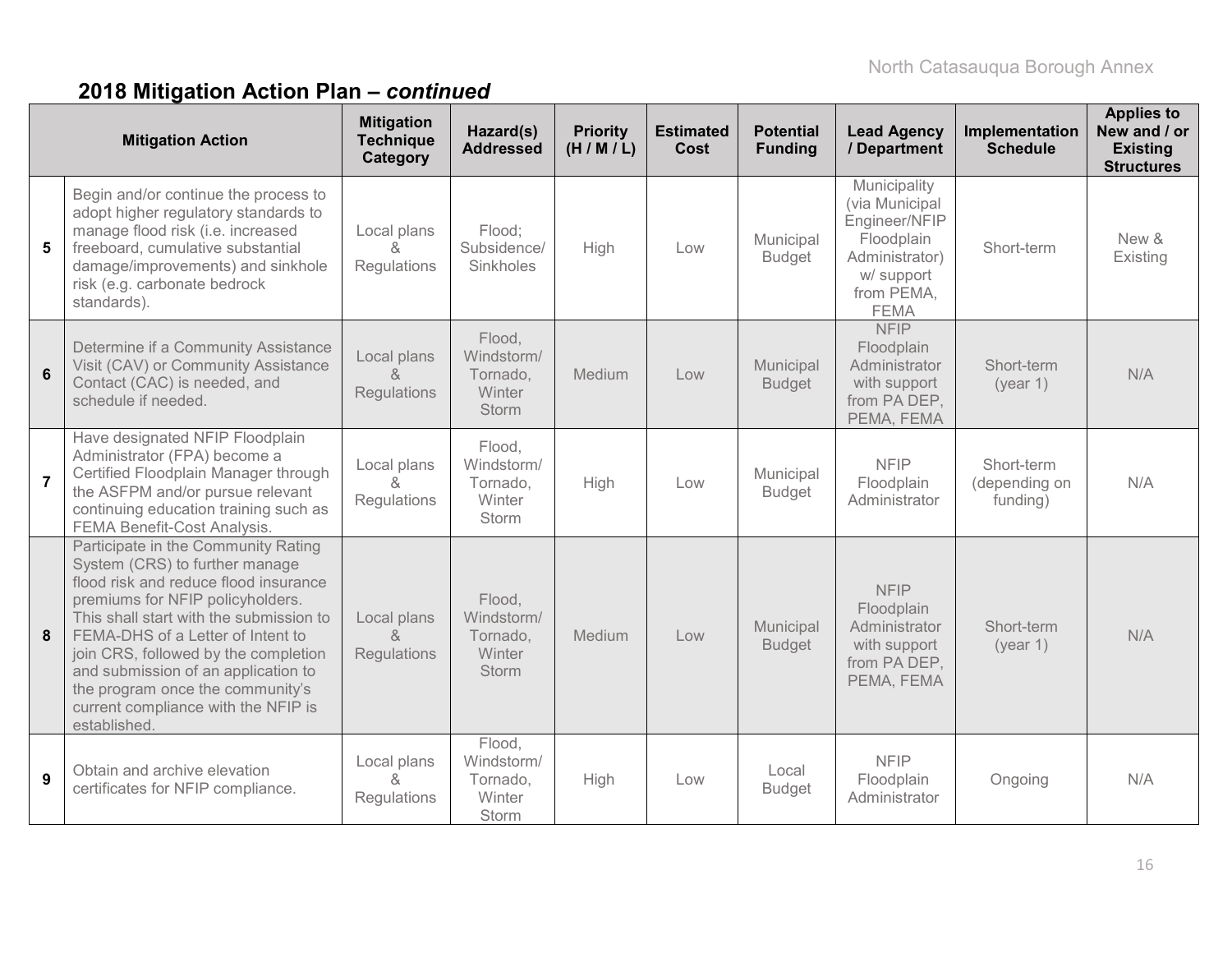|    | <b>Mitigation Action</b>                                                                                                                                                                                                                                                          | <b>Mitigation</b><br><b>Technique</b><br>Category | Hazard(s)<br><b>Addressed</b> | <b>Priority</b><br>(H/M/L) | <b>Estimated</b><br>Cost                  | <b>Potential</b><br><b>Funding</b>                                                                    | <b>Lead Agency</b><br>/ Department                                                                                                                                               | Implementation<br><b>Schedule</b>                 | <b>Applies to</b><br>New and / or<br><b>Existing</b><br><b>Structures</b> |
|----|-----------------------------------------------------------------------------------------------------------------------------------------------------------------------------------------------------------------------------------------------------------------------------------|---------------------------------------------------|-------------------------------|----------------------------|-------------------------------------------|-------------------------------------------------------------------------------------------------------|----------------------------------------------------------------------------------------------------------------------------------------------------------------------------------|---------------------------------------------------|---------------------------------------------------------------------------|
| 10 | Continue to support the<br>implementation, monitoring,<br>maintenance, and updating of this<br>Plan, as defined in Section 7.0                                                                                                                                                    | All<br>Categories                                 | All Hazards                   | High                       | $Low -$<br>High (for<br>5-year<br>update) | Local<br>Budget,<br>possibly<br><b>FEMA</b><br>Mitigation<br>Grant<br>Funding for<br>5-year<br>update | Municipality<br>(via mitigation<br>planning point<br>of contacts)<br>with support<br>from Planning<br><b>Partners</b><br>(through their<br>Points of<br>Contact),<br><b>PEMA</b> | Ongoing                                           | New &<br>Existing                                                         |
| 11 | Complete the ongoing updates of the<br><b>Comprehensive Emergency</b><br><b>Management Plans</b>                                                                                                                                                                                  | Local plans<br>$\lambda$<br>Regulations           | All Hazards                   | High                       | Low                                       | Local<br><b>Budget</b>                                                                                | Municipality<br>with support<br>from PEMA                                                                                                                                        | Ongoing                                           | New &<br>Existing                                                         |
| 12 | Create/enhance/maintain mutual aid<br>agreements with neighboring<br>communities for continuity of<br>operations.                                                                                                                                                                 | All<br>Categories                                 | All Hazards                   | High                       | Low                                       | Local<br><b>Budget</b>                                                                                | Municipality<br>with support<br>from<br>surrounding<br>municipalities<br>and County                                                                                              | Ongoing                                           | New &<br>Existing                                                         |
| 13 | Develop and maintain capabilities to<br>process FEMA/PEMA paperwork<br>after disasters; qualified damage<br>assessment personnel - Improve<br>post-disaster capabilities - damage<br>assessment; FEMA/PEMA<br>paperwork compilation, submissions,<br>record keeping               | Education<br>& Awareness                          | All Hazards                   | Medium                     | Medium                                    | Local<br>budget                                                                                       | Municipality<br>with support<br>from County,<br>PEMA, FEMA                                                                                                                       | Short-term                                        | N/A                                                                       |
| 14 | Work with regional agencies (i.e.<br>County and PEMA) to help develop<br>damage assessment capabilities at<br>the local level through such things as<br>training programs, certification of<br>qualified individuals (e.g. code<br>officials, floodplain managers,<br>engineers). | Education<br>& Awareness                          | All Hazards                   | Medium                     | Medium                                    | Local<br>budget,<br><b>FEMA</b><br>HMA grant<br>programs                                              | Municipality<br>with support<br>from County,<br><b>PEMA</b>                                                                                                                      | Short-,<br>long-term<br>(depending on<br>funding) | N/A                                                                       |